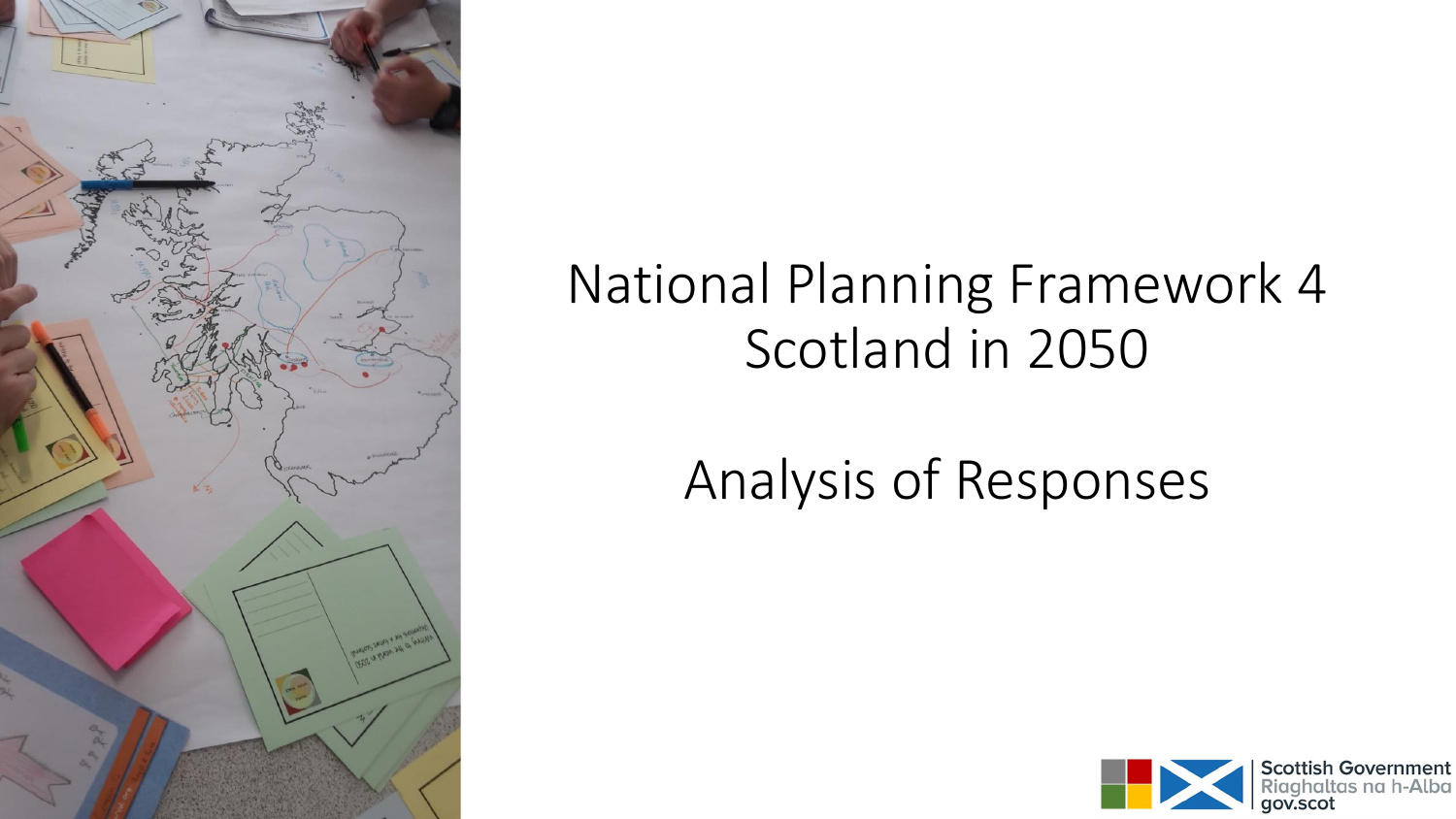## Guiding principles – what we proposed

- provide early clarity and reduce conflict and complexity
- ensure local development plans allocate sufficient land for housing
- an agreed proportion of this land should be deliverable
- plans should also reflect the longer term spatial strategy for the area
- minimum figures should be set for all local authority areas
- national approach should be informed by regional and local knowledge, analysis and input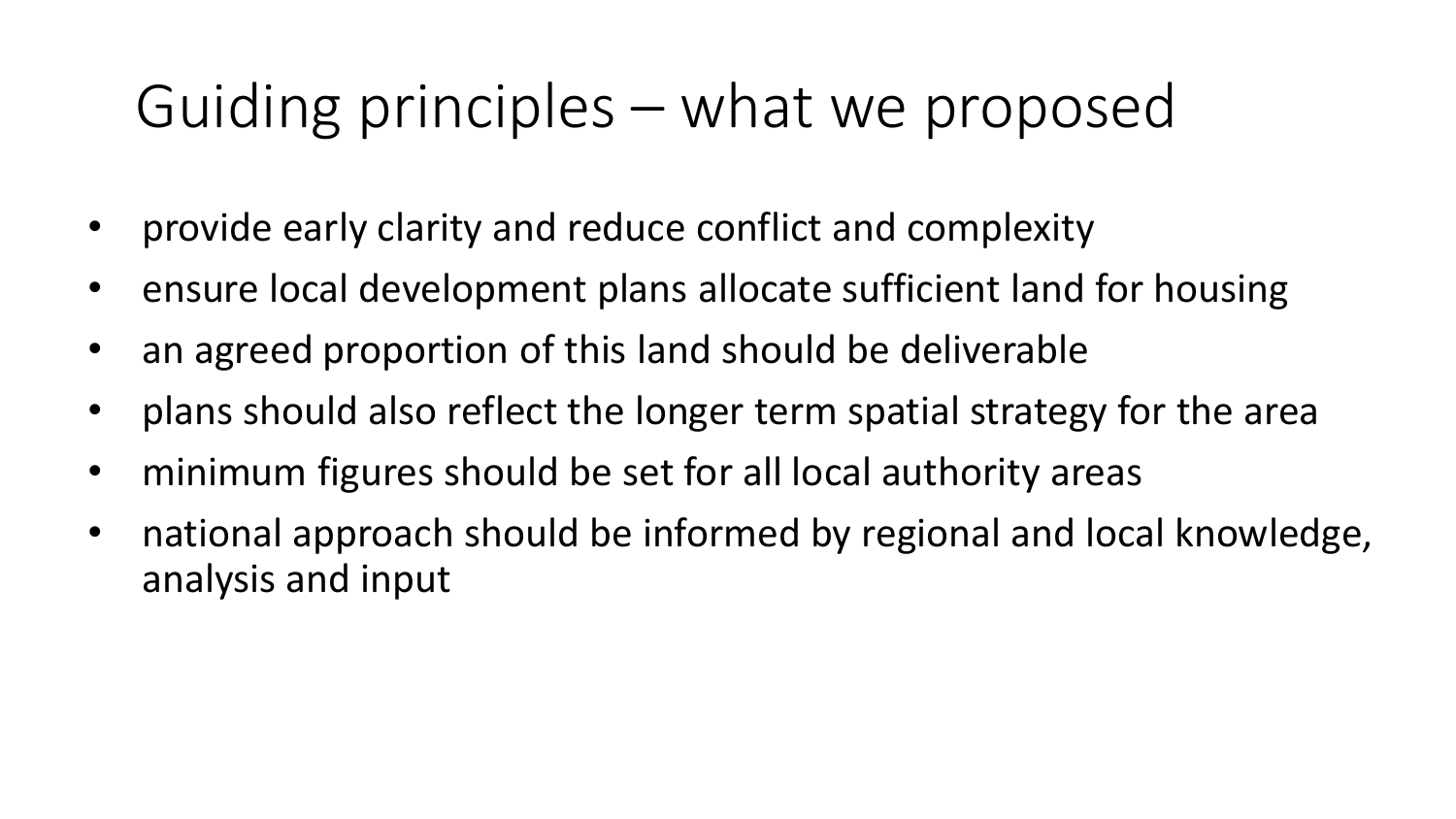## Guiding principles – what you said

- Welcome the idea of trying to streamline planning for housing.
- Support the aim of more to be spent on delivery and the creation of good places.
- Some stated the principles could introduce more opportunities for conflict.
- Although views were mixed, there was an overall broad support for the principles.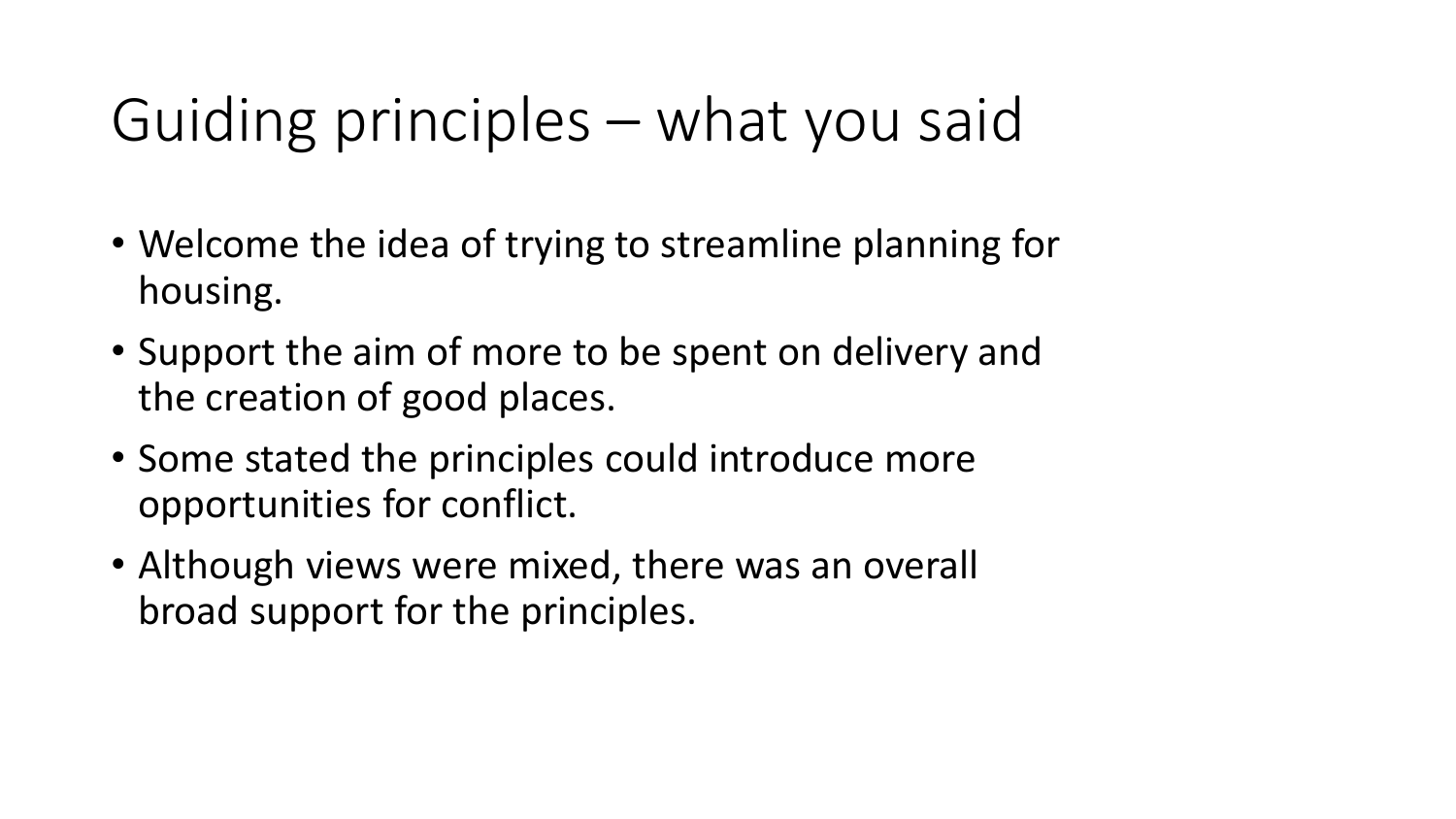# Ensuring LDPs allocate sufficient land for housing – what you said

- Some disagreed with the approach.
- Could increase opportunities for debate and conflict.
- Some agreed with the approach but stressed the importance of local considerations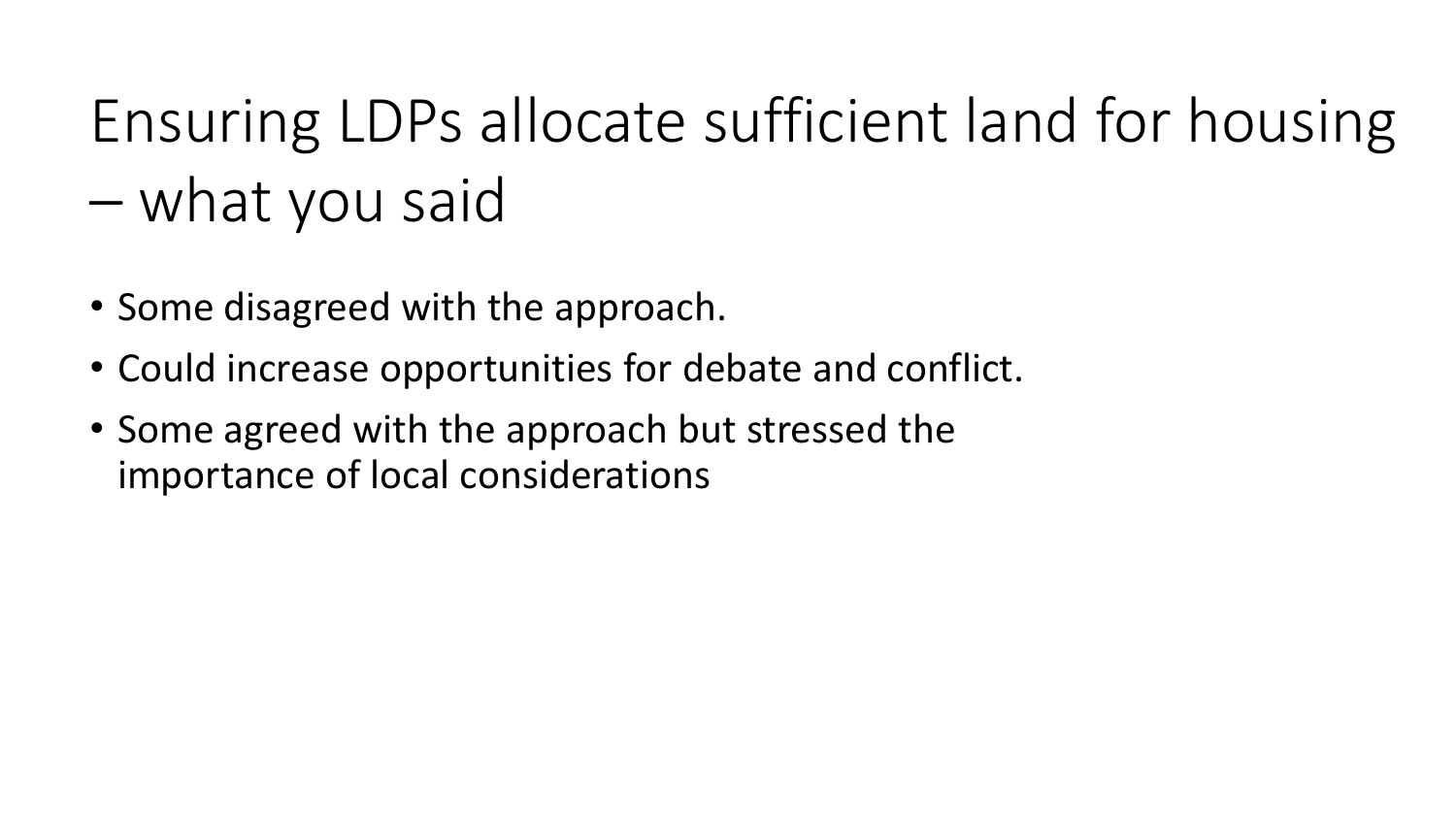The role of the HNDA and how any approach needs to be informed by local analysis and input – what you said

- Regional and local input is a must.
- However, this should not be to the detriment on meeting Scotland's housing need and demand.
- HNDA could underestimate the homes required.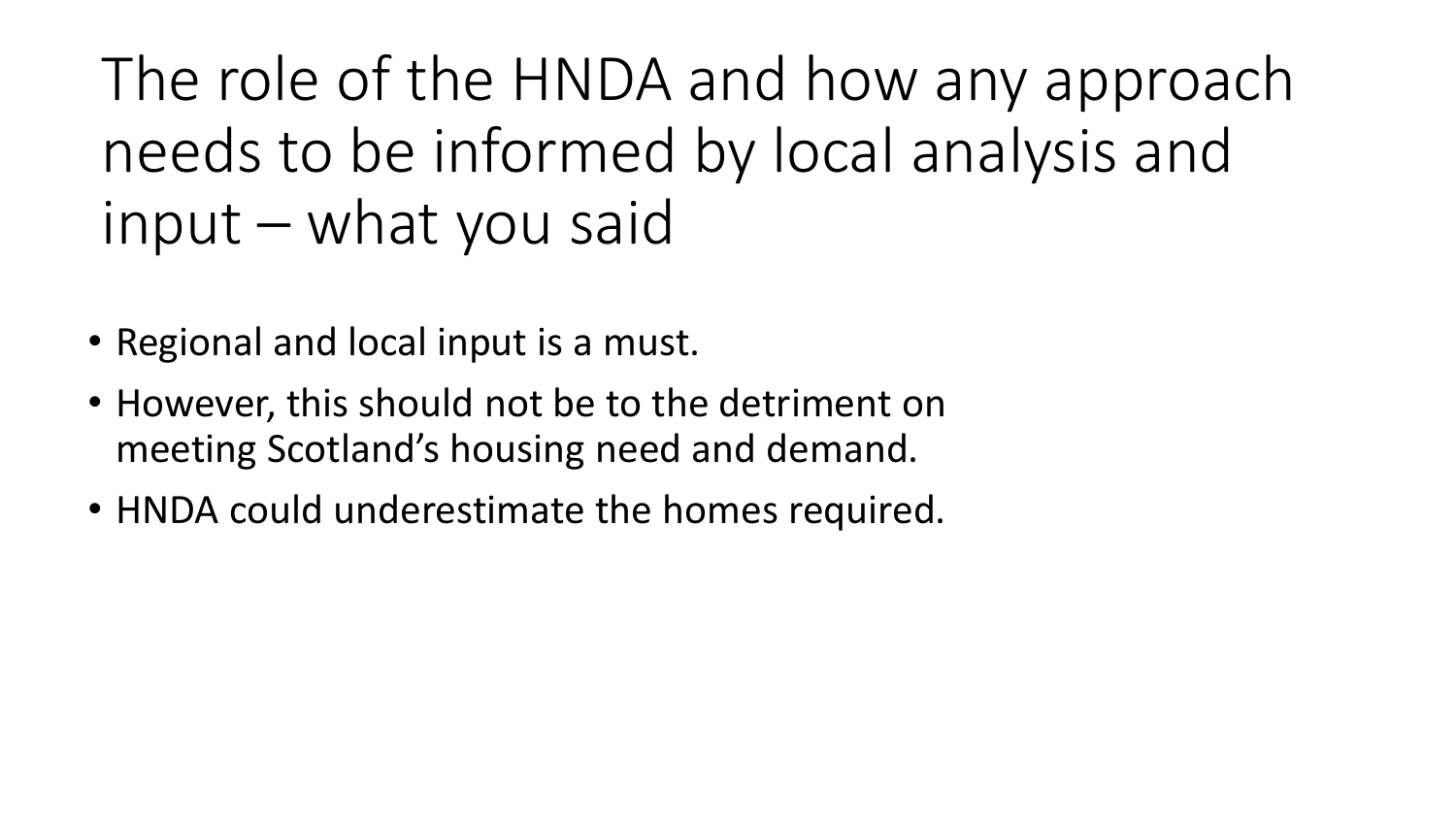The role of the HNDA and how any approach needs to be informed by local and regional analysis and input – our response

- HNDA is a well established tool that uses best available data.
- Figures generated are just a starting point for authorities.
- Methodology is just one part of a future planning system for planning for housing.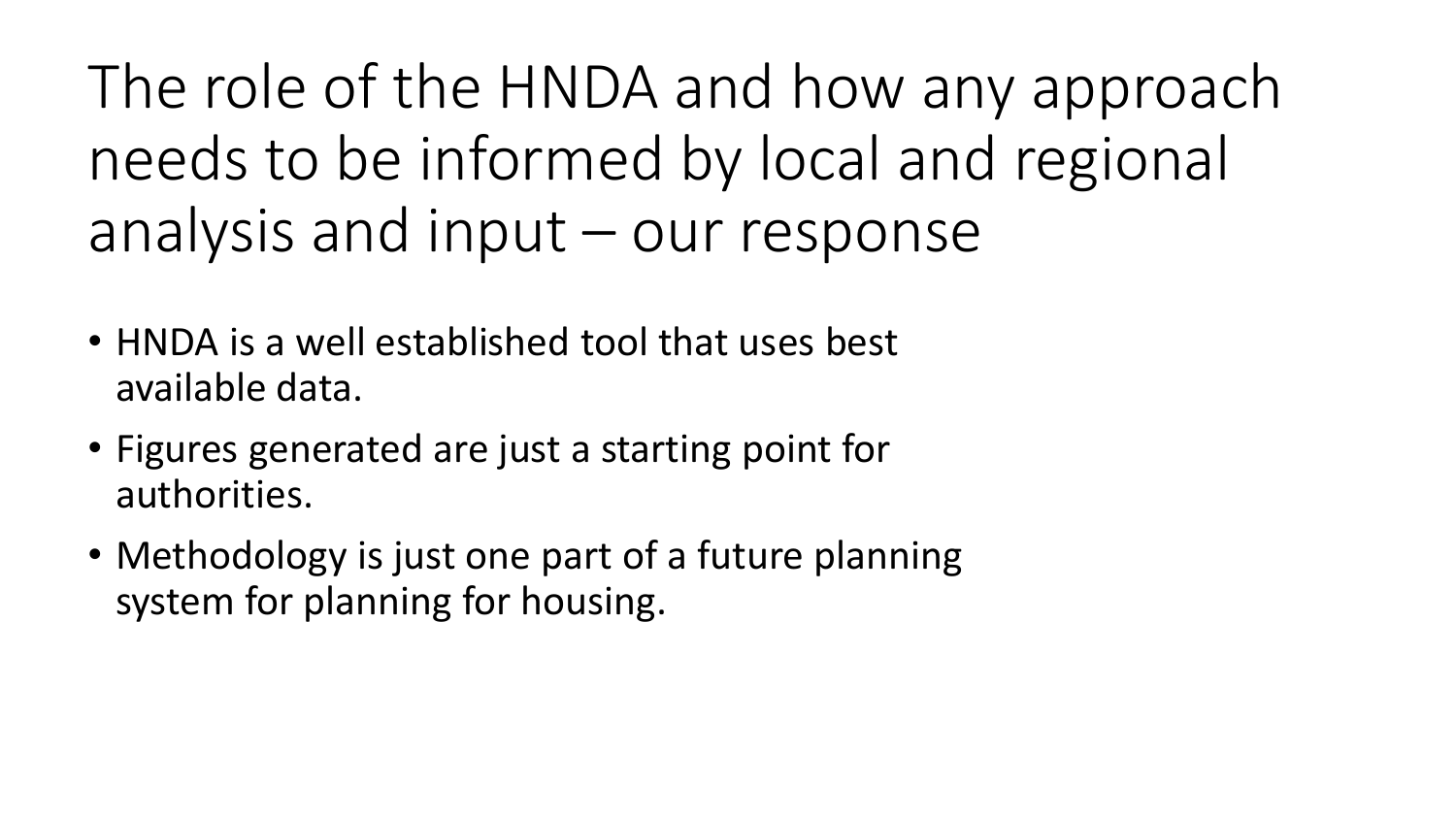Should NPF apply a level of flexibility to the HNDA results – what you said

- Only upwards flexibility should be considered.
- Lower flexibility could mean authorities who have undelivered in the past, could be rewarded with lower figures.
- Would flexibility be a standard figure?
- Flexibility must be defined.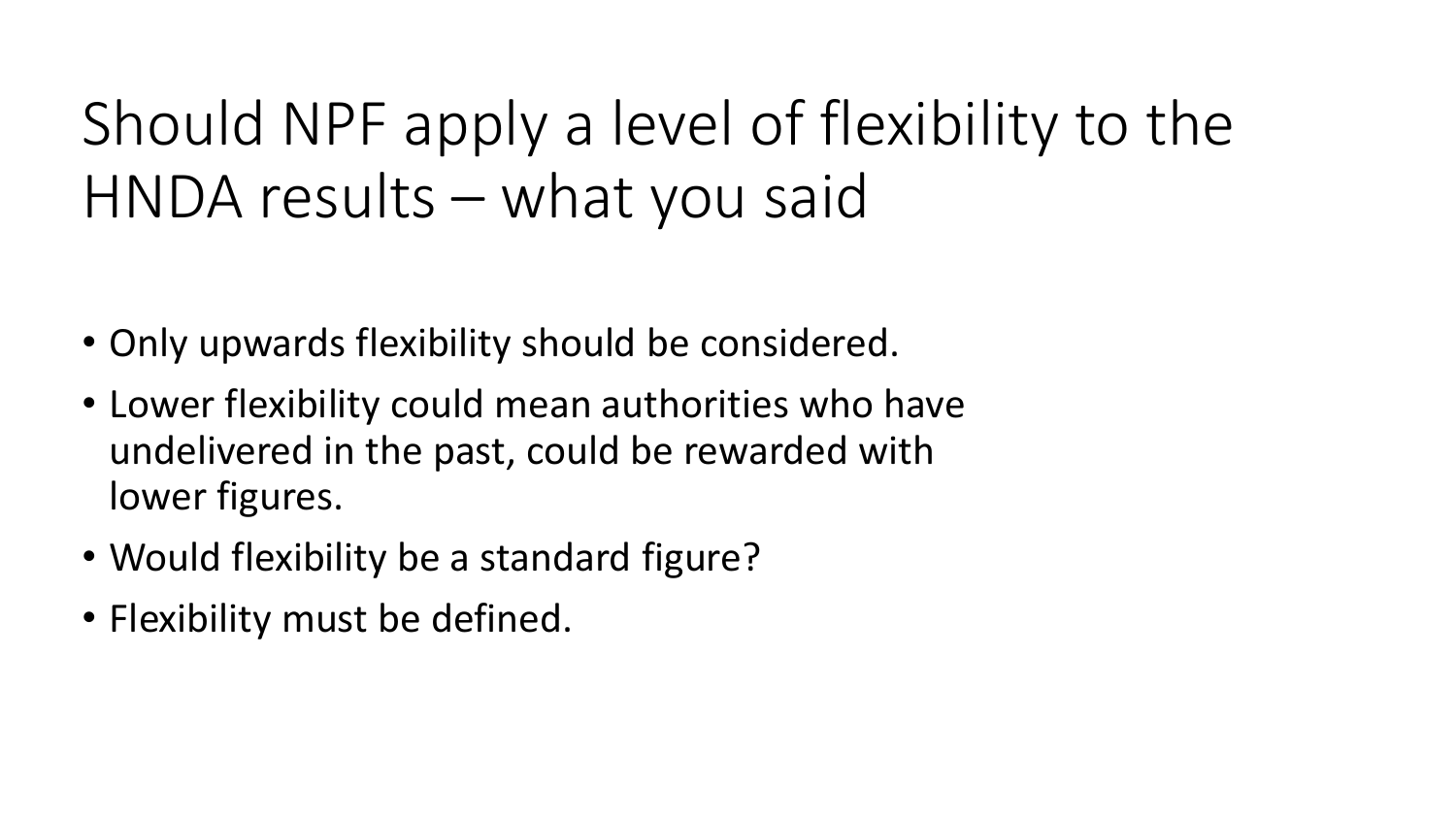# Should NPF apply a level of flexibility to the HNDA results – our response

- We see flexibility as an updated approach to generosity.
- Upwards flexibility which will be reached based on input with authorities.
- Will define flexibility and other terminology as we move forward.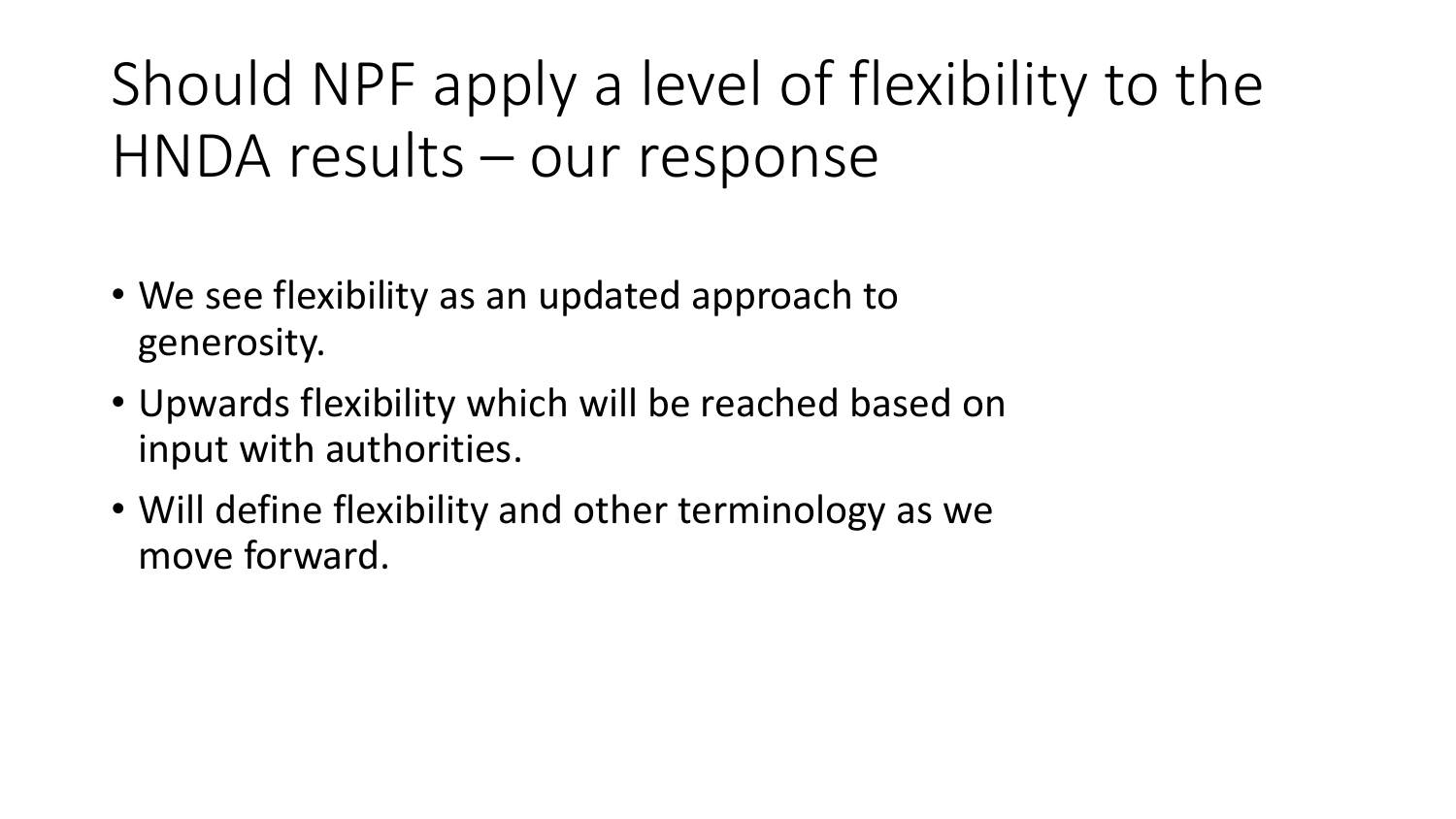Should NPF contain housing land figures for all areas in Scotland or focus on certain areas – what you said

- Majority agreed that figures should be set for all areas
- Support for consistency
- Urban and rural areas are very different
- Housing market partnerships can inform the issue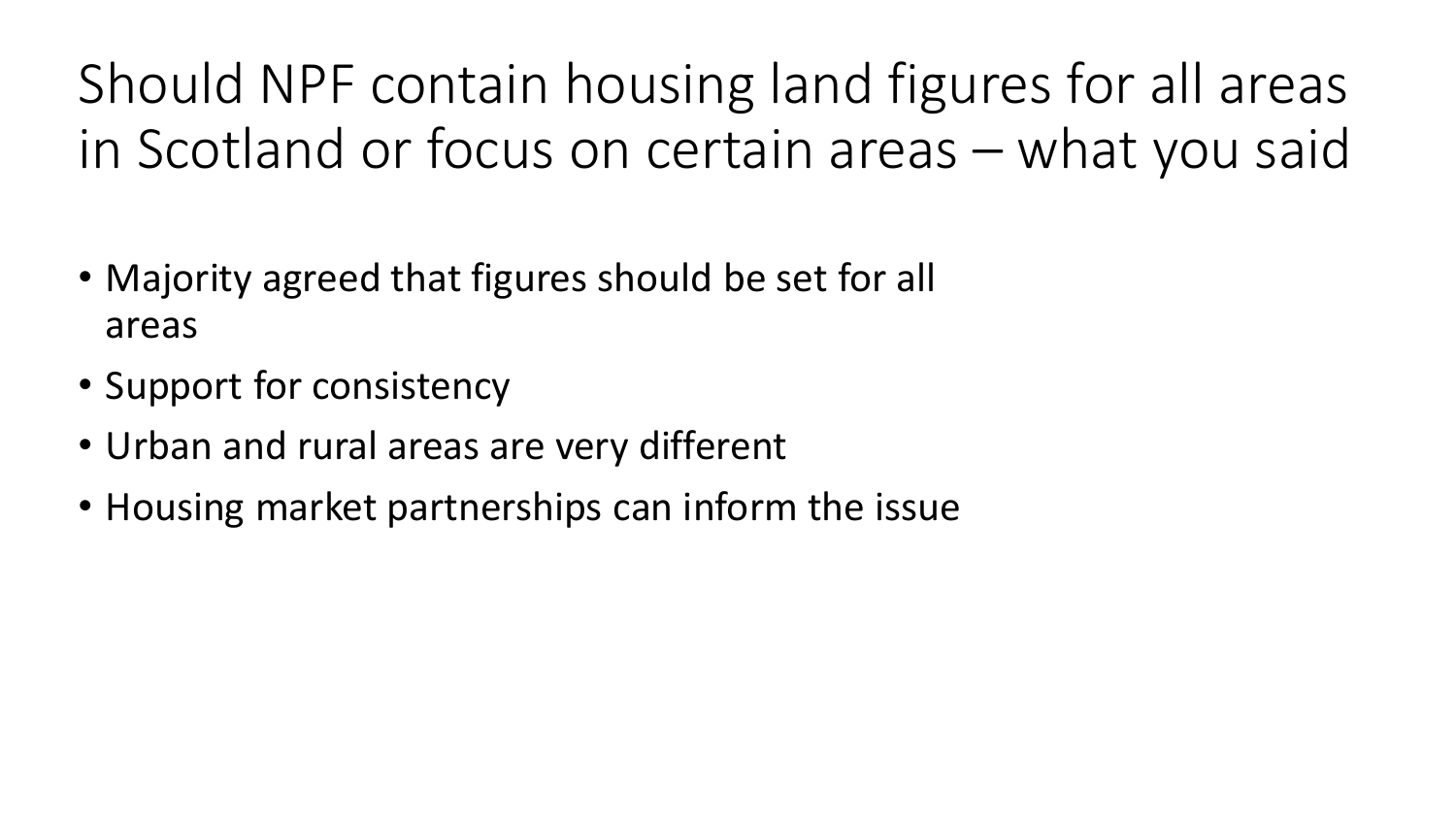# Should NPF provide a single housing land figure or a range – what you said

- Majority support a single housing land figure
- Figures should be informed by local knowledge / HMPs
- A range to reflect changing circumstances such as house prices or housing pressures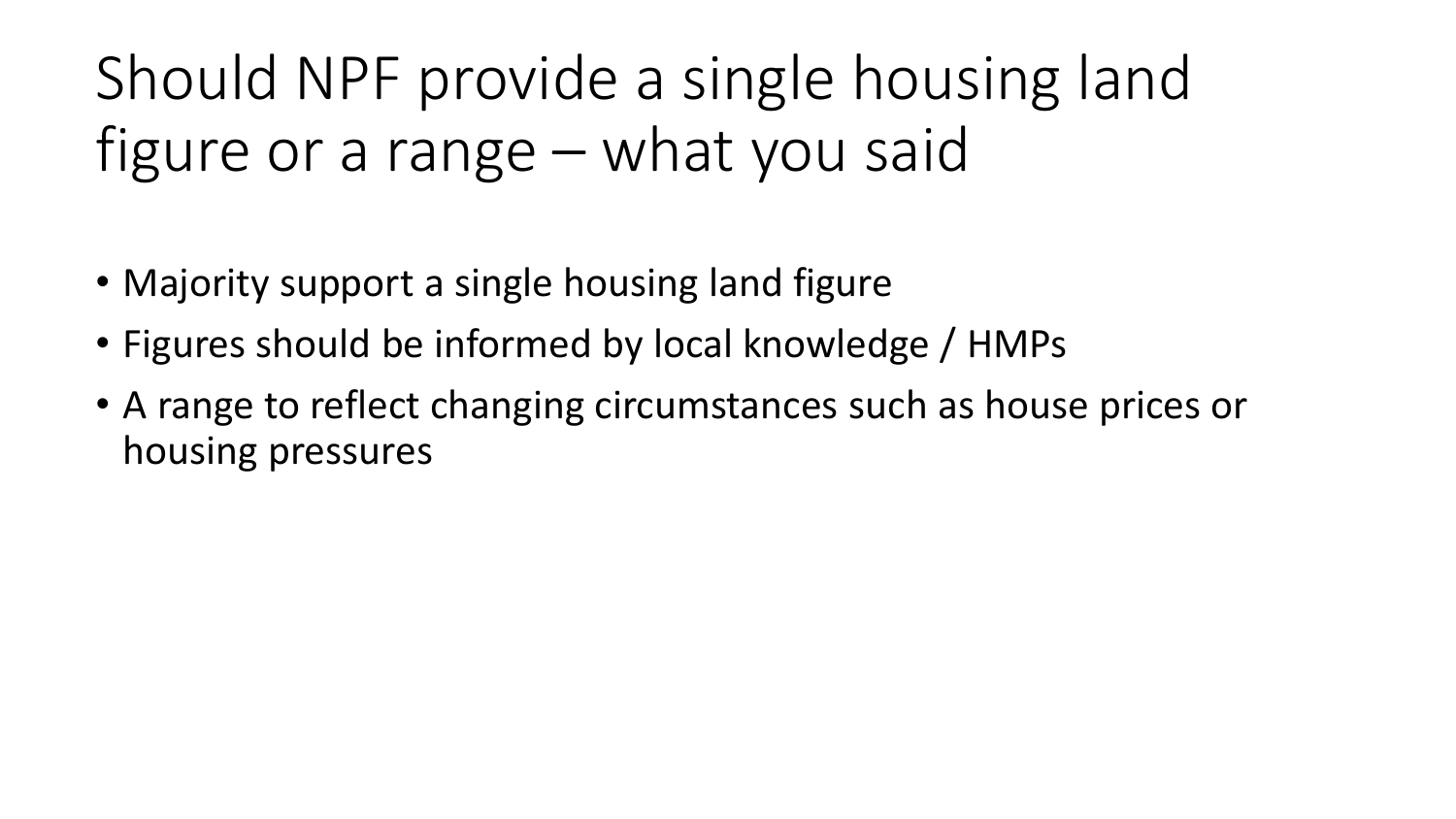# Should NPF provide a single housing land figure or a range – our response

- There appears to be consensus that a single figure is appropriate
- Plans could be updated between plan cycles
- NPF could include a policy to allow for flexibility if circumstances change – for example, bring sites forward from longer term supply